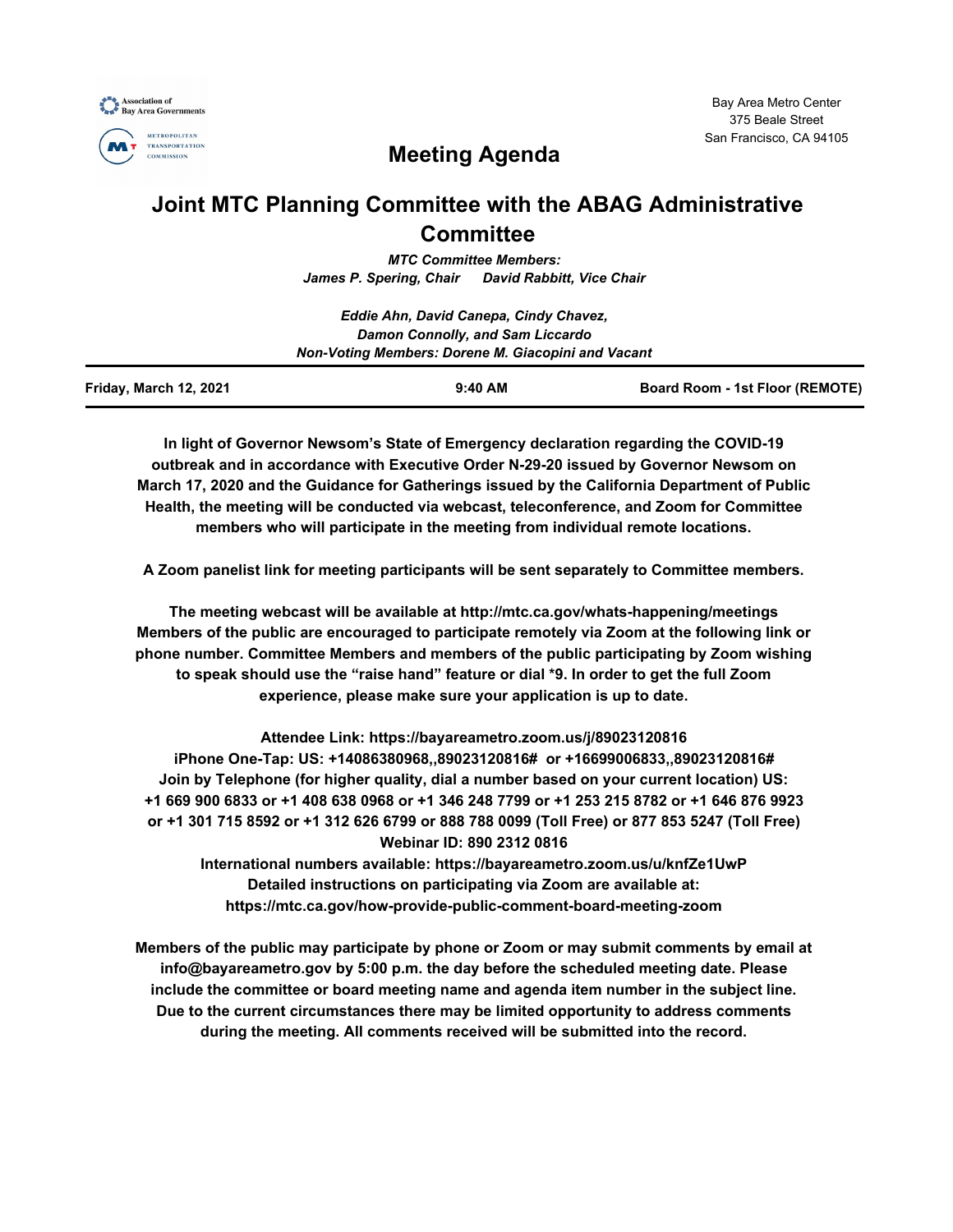## **1. Roll Call / Confirm Quorum**

*Quorum: A quorum of the ABAG Administrative Committee shall be a majority of its regular voting members (6).*

*Quorum: A quorum of the MTC Planning Committee shall be a majority of its regular voting members (5).*

### **2. ABAG Compensation Announcement – Clerk of the Board**

## **3. ABAG Administrative Committee Consent Calendar**

| 3а. | 21-0300             | Approval of ABAG Administrative Committee Summary Minutes of the |
|-----|---------------------|------------------------------------------------------------------|
|     |                     | February 12, 2021 Meeting                                        |
|     | <b>Action:</b>      | ABAG Administrative Committee Approval                           |
|     | <b>Attachments:</b> | 3a ABAG AC Minutes 20210212 MTC Planning Draft.pdf               |

#### **4. MTC Planning Committee Consent Calendar**

Approval of MTC Planning Committee Minutes of the February 12, 2021Meeting **4a.** [21-0301](http://mtc.legistar.com/gateway.aspx?m=l&id=/matter.aspx?key=21894) MTC Planning Committee Approval *Action: Attachments:* [4a\\_MTC PLNG\\_Minutes\\_Feb 12 2021.pdf](http://mtc.legistar.com/gateway.aspx?M=F&ID=084dc50e-8407-46ce-a998-e9135f8bec79.pdf)

#### **5. Information**

Plan Bay Area 2050: Implementation Plan Update **5a.** [21-0302](http://mtc.legistar.com/gateway.aspx?m=l&id=/matter.aspx?key=21895)

> Initial list of potential implementation actions to support the 35 strategies included in the adopted Plan Bay Area 2050 Final Blueprint.

*Action:* Information

Chirag Rabari *Presenter:*

[5ai\\_PBA50\\_Implementatio Plan\\_Update-Summary Sheet, Attachments B and C](http://mtc.legistar.com/gateway.aspx?M=F&ID=9c3d8dab-3897-4231-a824-7538a5aa3c8e.pdf). [5aii\\_PBA50\\_Implementation Plan\\_update\\_Attachment A-PowerPoint.pdf](http://mtc.legistar.com/gateway.aspx?M=F&ID=d4b85d86-655b-47d1-a280-b1edc7ca92d0.pdf) [5aiii\\_Correspondence Received-PBA50\\_Implementation Plan\\_update.pdf](http://mtc.legistar.com/gateway.aspx?M=F&ID=a82cc90e-2315-49da-8bc4-89329d8f2e1b.pdf) *Attachments:*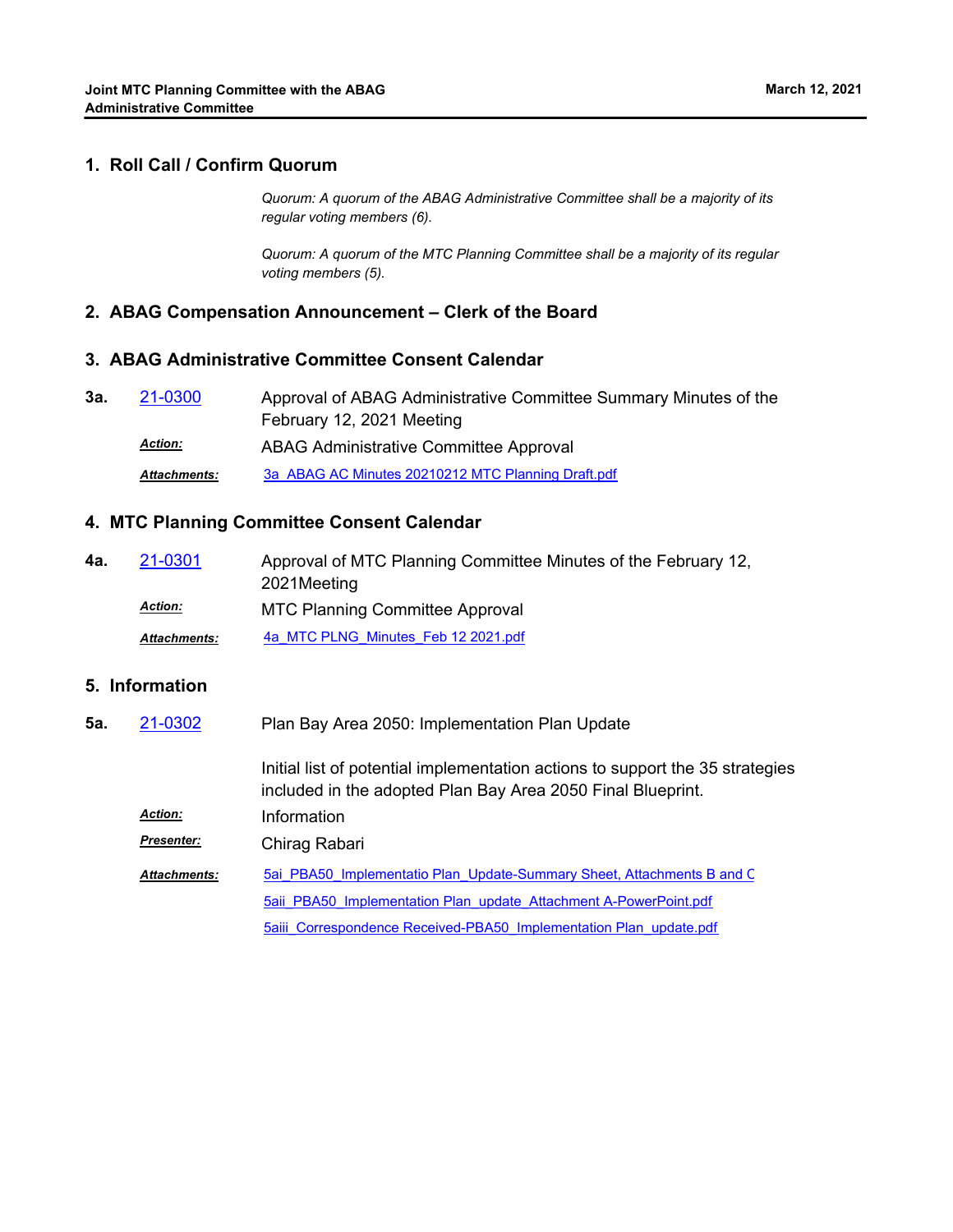## **6. Public Comment / Other Business**

*Committee Members and members of the public participating by Zoom wishing to speak should use the "raise hand" feature or dial \*9.*

#### **7. Adjournment / Next Meeting**

**The next meeting of the MTC Planning Committee will be Friday, April 9, 2021 at 9:40 a.m. remotely and by webcast as appropriate depending on the status of any shelter in place orders. Any changes to the schedule will be duly noticed to the public.**